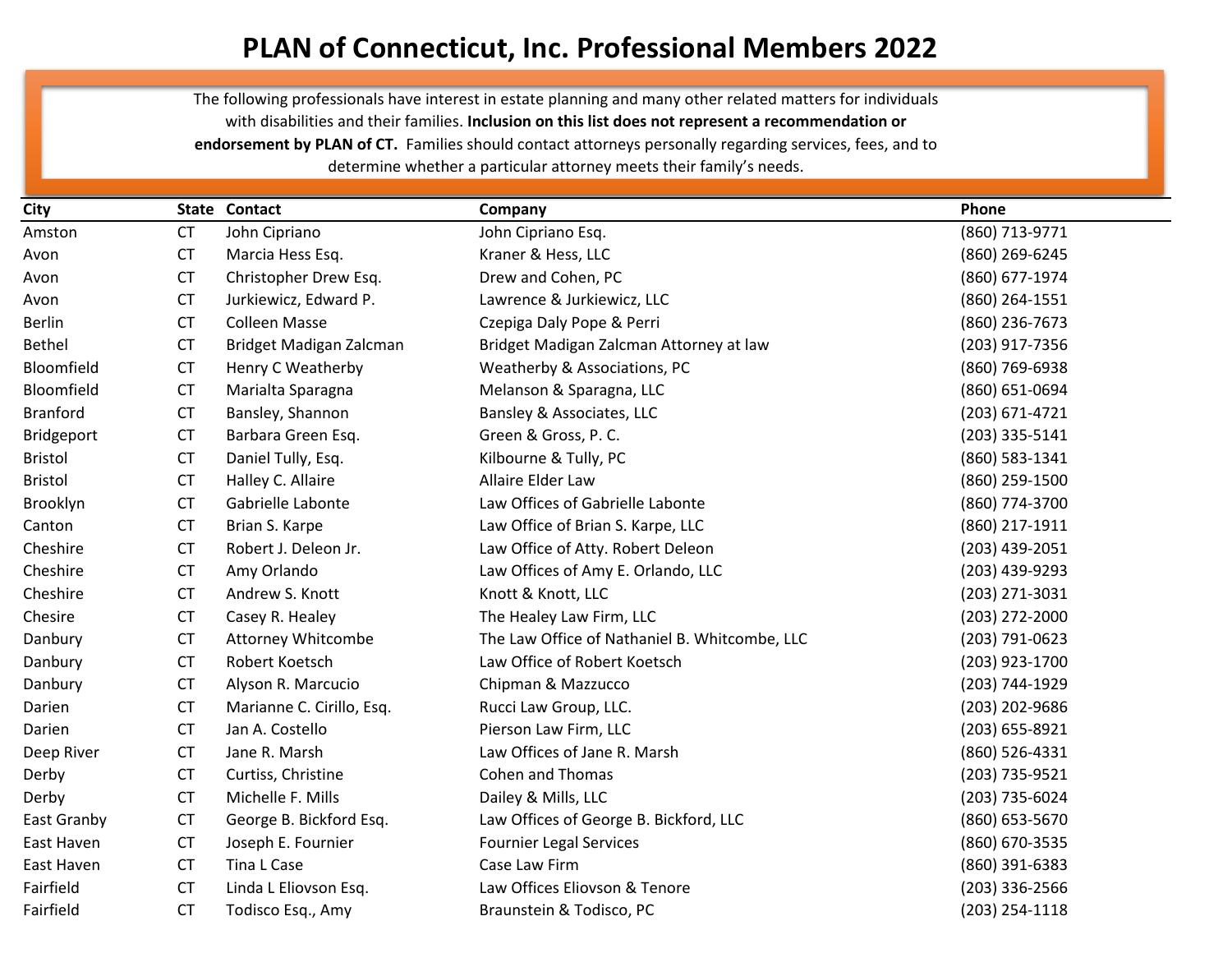| Fairfield   | СT        | James Hughes               | Law Office of James M. Hughes                          | (203) 256-1977   |
|-------------|-----------|----------------------------|--------------------------------------------------------|------------------|
| Fairfield   | <b>CT</b> | Ruppert, Peter             |                                                        | (203) 455-4795   |
| Fairfield   | <b>CT</b> | David Craig Slepian        | Garson & Slepian                                       | (203) 255-3483   |
| Fairfield   | <b>CT</b> | Christine Tenore Esq.      | Law Office of Eliovson & Tenore                        | (203) 336-2566   |
| Farmington  | <b>CT</b> | Amy Orlando                | Law Offices of Amy E. Orlando, LLC                     | (203) 439-9293   |
| Glastonbury | <b>CT</b> | Rebecca M. Vicente         | Hassett & George, P.C.                                 | (860) 651-1333   |
| Glastonbury | <b>CT</b> | Walter A. Twachtman Jr.    | Brown Paindiris & Scott LLP                            | (860) 659-0700   |
| Glastonbury | <b>CT</b> | Frank May                  | Brown, Paindiris & Scott, LLP                          | (860) 659-0700   |
| Glastonbury | <b>CT</b> | Deborah L. Hadaway, Esq.   | Elder Law Center of CT, Inc.                           | (860) 659-1622   |
| Glastonbury | <b>CT</b> | Raymond A. Colla, JR.      | Colla Law, PLLC                                        | (860) 430-6452   |
| Glastonbury | <b>CT</b> | Simon J. Lebo Esq.         | Brown, Paindiris & Scott, LLP                          | (860) 659-0700   |
| Glastonbury | <b>CT</b> | Hayes, Kathleen            | The Law Office of Kathleen D. Hayes, LLC\              | (860) 266-7724   |
| Glastonbury | <b>CT</b> | Jeffrey A. Nirenstein Esq. | Nirenstein, Horowitz & Associates P.C.                 | (860) 548-1000   |
| Greenwich   | <b>CT</b> | Richard J. Margenot Esq.   | Richard J Margenot Attorney at Law                     | (203) 869-7888   |
| Greenwich   | <b>CT</b> | DiPreta, Cynthia           | The DiPreta Law Firm LLPbrod                           | $(203)$ 629-0606 |
| Guilford    | <b>CT</b> | Matthew Stillman           | Stillman & Associates, LLC                             | (203) 951-0600   |
| Hamden      | <b>CT</b> | Crisci, Louis              | Gesmonde. Pietrosimone & Sgrignari, LLC                | (203) 407-4200   |
| Hamden      | <b>CT</b> | Agnes J. Orlowski          | Law Offices of Agnes J. Orlowski LLC                   | (475) 441-7448   |
| Hamden      | <b>CT</b> | Allison L. Broad           | Parrett, Porto, Parese & Cowell, P.C.                  | (203) 281-2700   |
| Hamden      | <b>CT</b> | Christopher J. Donlin      | The Law Offices of Christopher J. Donlin               | (203) 281-5503   |
| Hartford    | <b>CT</b> | Suzanne Brown Walsh Esq.   | Murtha Cullina LLP                                     | (860) 240-6000   |
| Hartford    | <b>CT</b> | Richard P. Kuzmak          | McVane, Bellobuono, Kuzmak, Wiezalis and Bibisi, LLP   | (860) 956-0043   |
| Hartford    | <b>CT</b> | Henry Winiarski Esq.       | Henry Winiarski Esq                                    | (860) 296-2127   |
| Hartford    | <b>CT</b> | Barbara Taylor             | Reid & Riege, P.C.                                     | (860) 278-1150   |
| Hartford    | <b>CT</b> | Sydney T. Schulman         | Schulman & Associates                                  | (860) 522-2960   |
| Hartford    | <b>CT</b> | John Q. Gale               | John Q. Gale, LLC                                      | (860) 522-8296   |
| Hartford    | <b>CT</b> | Alison M Weir              | <b>Greater Hartford Legal Aid</b>                      | (860) 541-5000   |
| Hartford    | <b>CT</b> | Nia Chung Srodoki          | The Law Office of Nia Chung Srodoski                   | (860) 966-9968   |
| Hartford    | <b>CT</b> | Frank Cathcart Esq.        | Steinberg and Cathcart, LLC                            | (860) 947-6543   |
| Hartford    | <b>CT</b> | Deborah Rose               | Klemonski & Rose Law Offices, LLC                      | (860) 882-1155   |
| Kensington  | <b>CT</b> | Pentore, Richard Esq.      | Richard Pentore, P.C                                   | (860) 829-9741   |
| Kent        | CT.       | Dolores R. Schiesel        | Cramer & Anderson                                      | (860) 927-3568   |
| Manchester  | <b>CT</b> | Julia Morris Paul Esq.     | Falkenstein, Meggers, Paul & Robinson, P.C             | (860) 649-5278   |
| Manchester  | <b>CT</b> | Katherine McCann           | Diana, Conti & Tunila, LLP                             | (860) 643-2181   |
| Marlborough | <b>CT</b> | Linda Bulkovitch, Esq      | <b>Bulkovitch Law LLC</b>                              | (860) 295-1600   |
| Meriden     | <b>CT</b> | Bruce Fontanella Esq.      | Law Office of Bruce A. Fontanella, LLC                 | (203) 634-0478   |
| Middlebury  | <b>CT</b> | Lawrence Engelman          | Engelman & Engelman                                    | (203) 758-8459   |
| Middlefield | <b>CT</b> | Edward Lang Esq.           | Lang and Corona, P.C.                                  | (860) 349-3409   |
| Middletown  | <b>CT</b> | Prout, Kristen B.          | Reed, Wilson Case, LLC Attorneys and Counselors at law | (860) 669-1222   |
| Middletown  | CT        | Joan Reed Wilson Esq.      | RWC, LLC Attorneys & Counselors At Law                 | (860) 669-1222   |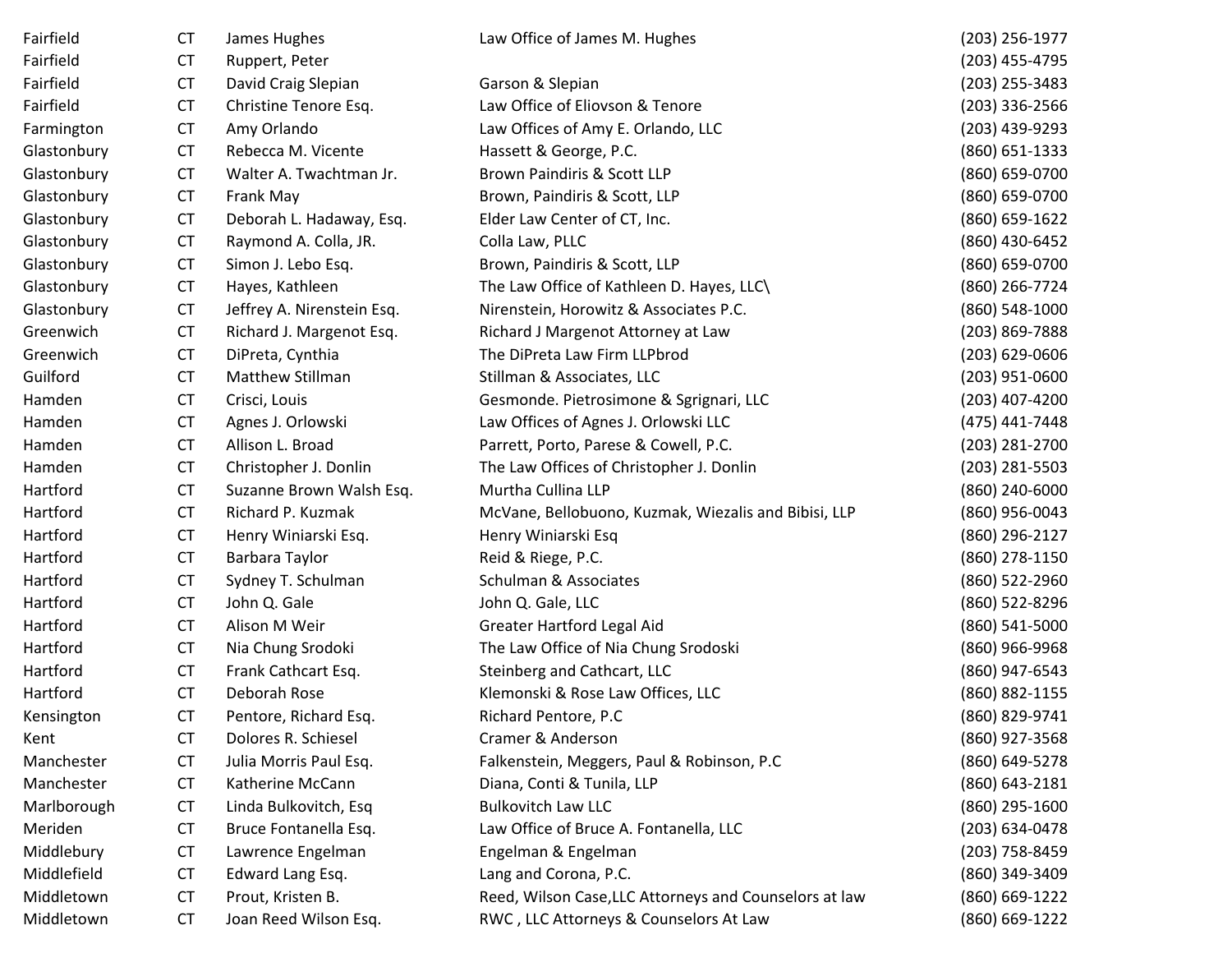| Milford      | <b>CT</b> | Khalid M. Ali, Esq           | The Ali Law Firm, LLC                        | (203) 878-7126   |
|--------------|-----------|------------------------------|----------------------------------------------|------------------|
| Milford      | <b>CT</b> | Steven L. Rubin              | Drazen Rubin Law, LLC                        | (203) 877-7511   |
| Mystic       | <b>CT</b> | Jean Ceddia                  | The Law Office of Jean Hendren Ceddia, LLC   | (860) 536-1240   |
| Mystic       | <b>CT</b> | Peter F. Stuart Esq.         | O'Brien Stuart Eppinger & Collier, L.L.C     | (860) 536-3388   |
| Mystic       | <b>CT</b> | <b>Richard Dixon</b>         | Richard D. Dixon Attorney at Law             | (860) 536-0066   |
| Mystic       | <b>CT</b> | Wade Jensen Esq.             | Jensen Estate Planning & Elder Law, PC       | (860) 415-4502   |
| Naugatuck    | <b>CT</b> | McSherry, Kevin              | McSherry Law Office                          | (203) 723-6609   |
| New Britain  | <b>CT</b> | Claudia R. Barbieri          | Barbieri Law, LLC                            | (860) 224-7119   |
| New Britain  | <b>CT</b> | Robert Scalise Jr. Esq.      | Ericson, Scalise, & Mangan, P.C.             | (860) 229-0369   |
| New Britain  | <b>CT</b> | Kristen M. Lynn              | Ericson, Scalise, Mangan PC                  | (860) 229-0369   |
| New Haven    | <b>CT</b> | Whitney Lewendon             | Coan, Lewendon, Gulliver & Miltenberger, LLC | (203) 624-4756   |
| New Haven    | <b>CT</b> | Louis R. Piscatelli          | Withers Bergman LLP                          | (203) 789-1320   |
| New Haven    | <b>CT</b> | Alphonse Ippolito            | Fasano, Ippolito and Lee, LLC                | (203) 787-6555   |
| New Haven    | <b>CT</b> | Scott D. Rosenberg           | Law Offices Of Scott D. Rosenberg            | (203) 871-3830   |
| New Haven    | <b>CT</b> | Wendy J. Mongillo            | Mongillo & Insler, LLC                       | (203) 787-5805   |
| New Haven    | <b>CT</b> | Lisa Nachmias Davis Esq.     | Davis, O'Sullivan & Priest                   | (203) 776-4400   |
| New Haven    | <b>CT</b> | Rebecca A. Iannantuoni       | Day Pitney LLP                               | (203) 752-5000   |
| New London   | <b>CT</b> | Friedler, Jonathan           | Geraghty & Bonnano, LLC                      | (860) 447-8077   |
| New London   | <b>CT</b> | Charles C. Anderson          | Waller, Smith & Palmer P.C.                  | (860) 442-0367   |
| New London   | <b>CT</b> | Attorney Jack Reardon        | Cipparone & Zaccaro, P.C.                    | (860) 442-0150   |
| New London   | <b>CT</b> | Philip M. Johnstone Esq.     | Waller, Smith & Palmer, P.C.                 | (860) 442-0367   |
| New London   | <b>CT</b> | Johanna McCormick            | Geraghty & Bonnano,                          | (860) 447-8077   |
| New Milford  | <b>CT</b> | Cecilia Buck-Taylor          | Law Office of Cecilia Buck-Taylor, P.C       | (860) 355-9191   |
| New Milford  | <b>CT</b> | Michelle Liguori Esq.        | Michelle M. Liguori, Attorney at Law         | (860) 210-1111   |
| New Milford  | <b>CT</b> | Masse, Colleen               | Czepiga, Daly, Pope & Perri                  | (860) 236-7673   |
| Newington    | <b>CT</b> | Jan Carol Rosenthal Esq.     | Law Offices of Jan Carol Rosenthal           | (860) 666-1300   |
| Niantic      | <b>CT</b> | Pamela L. Cellemme           | Cellemme Law, LLC203-322-5021-123179-5       | (860) 287-2515   |
| North Haven  | <b>CT</b> | Amee J. Lunn                 | Law Offices Of Amee J. Lunn, LLC             | (203) 234-8408   |
| North Haven  | <b>CT</b> | Donna R. Levine Esq.         | Law Office of Donna R. Levine                | (203) 985-9033   |
| North Haven  | <b>CT</b> | Alana T. DeChello            | Dechello Law Firm LLC                        | (203) 234-2225   |
| Norwalk      | <b>CT</b> | Ellen R. Sutliffe Hain, Esq. | Keogh, Burnhart & Vetter                     | (203) 866-2535   |
| Norwalk      | <b>CT</b> | Stephen Keogh Esq.           | Keogh, Burkhart & Vetter                     | (203) 866-2535   |
| Norwalk      | <b>CT</b> | Michael Barbarula            | Michael Barbarula Law Offices                | $(203)$ 855-1177 |
| Norwich      | <b>CT</b> | Michael J. Cartier           | Puhlick- Cartier P.C.                        | (860) 886-1986   |
| Norwich      | <b>CT</b> | Daniel I. King               | Lahan & King                                 | (860) 886-0011   |
| Norwich      | <b>CT</b> | Michael Lahan Esq.           | Lahan & King, LLC                            | (860) 886-0011   |
| Old Saybrook | <b>CT</b> | Knobelsdorff-Mckay, Kerry    | Knobelsdorff Law Office, LLC                 | (860) 388-9754   |
| Old Saybrook | <b>CT</b> | Jeanne Messick               | Cloutier & Cassella, LLC                     | (860) 388-3456   |
| PLantsville  | <b>CT</b> | Debra M. Munson              | Debra M. Munson                              | (860) 426-9661   |
| Portland     | <b>CT</b> | Ronald W. Kutz               | Kutz Law Office LLC                          | (860) 342-4369   |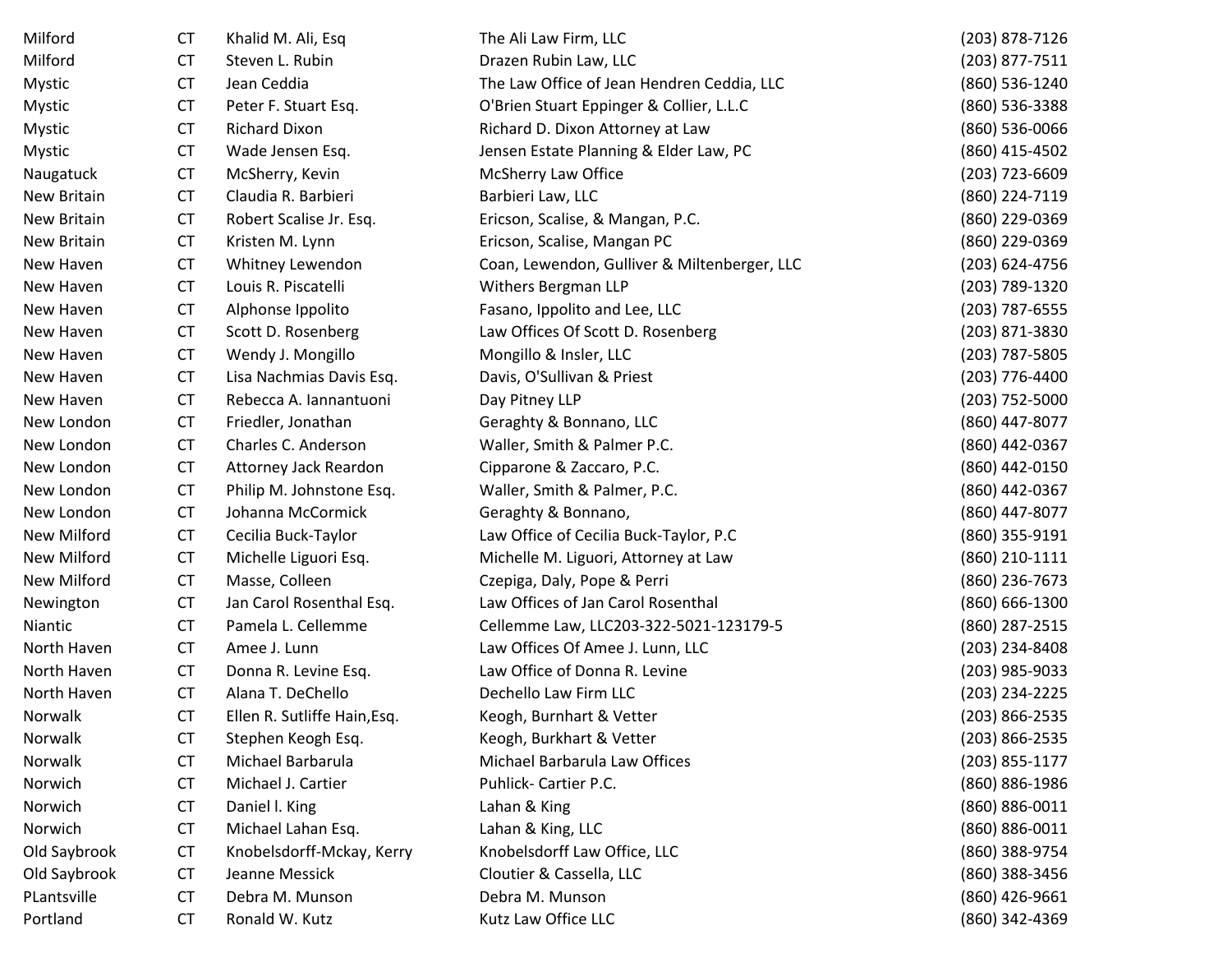| Prospect      | <b>CT</b> | Carla Perugini-Erickson  | Law Office of Attorney Carla Perugini-Erickson | (203) 527-9307     |
|---------------|-----------|--------------------------|------------------------------------------------|--------------------|
| Putnam        | <b>CT</b> | Matthew Alan Herman Esq  | Law Offices of Alan Scott Herman               | (860) 928-0406     |
| Putnam        | <b>CT</b> | Alyson Aleman            | Borner, Smyth, Aleman, Herzog & Cerrone, LLC   | (860) 928-2429     |
| Putnam        | <b>CT</b> | Frank Herzog             | The Northeast Law Center                       | (860) 928-2429     |
| Redding       | <b>CT</b> | Mary Dale Lancaster, Esq | Mary Dale Lancaster, LLC                       | (203) 470-4972     |
| Ridgefield    | <b>CT</b> | Joshua A. Weinshank      | Cramer & Anderson LLP                          | $(203)$ 403-4005   |
| Riverside     | <b>CT</b> | Michelle Lee Beltrano    | Beltrano Law, LLC                              | $(203)$ 340-2610   |
| Rocky Hill    | <b>CT</b> | <b>Brent Stratton</b>    | Law Office of Brent Stratton                   | (860) 335-0909     |
| Rocky Hill    | <b>CT</b> | Nancy Tonucci Esq.       | Brown, Paindiris & Scott, LLP                  | (860) 571-8988     |
| Rocky Hill    | <b>CT</b> | Joseph DiMauro Esq.      | J. DiMauro Law, LLC                            | (860) 757-3040     |
| Shelton       | <b>CT</b> | Sutnik, Thomas           | Thomas M. Sutnik, Attorney at Law              | (203) 925-9300     |
| Shelton       | <b>CT</b> | James J. Tyma Esq.       | Law Offices of Shawn K. Splan.                 | (203) 924-7898     |
| Shelton       | <b>CT</b> | Kate M. Zarro            | The Law Office of Kate M. Casagrande           | (203) 402-7293     |
| Simsbury      | <b>CT</b> | Steven Basche            | Hassett & George, PC                           | (860) 651-1333     |
| Simsbury      | <b>CT</b> | Masse, Colleen           | Czepiga, Daly, Pope & Perri                    | (860) 236-7673     |
| South Windsor | <b>CT</b> | Masse, Colleen           | Czepiga, Daly, Pope & Perri                    | (860) 236-7673     |
| Southbury     | <b>CT</b> | <b>William Breg</b>      | Secor, Cassidy & McPartland, P.C.              | (203) 264-8223     |
| Southington   | <b>CT</b> | Joseph R. Crispino       | Elliott & Stanek, PC                           | (860) 628-9617     |
| Southington   | <b>CT</b> | Bedard, Paul             | The Law Office of Paul Bedard, LLC             | (860) 414-0110     |
| Southport     | <b>CT</b> | Jennifer Hauhuth         | Law Office of Jennifer A. Hauhuth              | (203) 254-7700     |
| Southport     | <b>CT</b> | Jennifer Basciano, Esq.  | Brody Wilkinson, P.C.                          | $(203)$ 319-7100   |
| Southport     | <b>CT</b> | Katherine Caulfield      | Katherine E. Caulfield Attorney at Law LLC     | (203) 292-6865     |
| Stamford      | <b>CT</b> | Moira S. Laidlaw         | Hollis Laidlaw & Simon P.C.                    | $(914) 666 - 5600$ |
| Stamford      | <b>CT</b> | <b>Richard Fisher</b>    | Nemchek & Poeschl, LLC                         | (203) 316-8277     |
| Stamford      | <b>CT</b> | Lauren J. Mashe          | Daniel M. McCabe, LLC                          | $(203)$ 357-1330   |
| Stratford     | <b>CT</b> | Kevin Kelly Esq.         | Kevin Kelly & Associates, P. C.                | $(203)$ 386-1282   |
| Stratford     | <b>CT</b> | Barry C. Knott           | Knott, Knott and Dunn                          | $(203)$ 375-1433   |
| Stratford     | <b>CT</b> | Carl Glad                | Law Office of Kurt M. Ahlberg                  | $(203)$ 377-1311   |
| Suffield      | <b>CT</b> | Timothy A. Daley         | Attorney Timothy A. Daley                      | (860) 668-2315     |
| Thomaston     | <b>CT</b> | Jordan M. Richards       | Seabourne & Malley, LLC.                       | (860) 283-3147     |
| Torrington    | <b>CT</b> | Debra A. Brown           | Law Offices of Debra A. Brown                  | (860) 496-7717     |
| Trumbull      | <b>CT</b> | Charles D. O'Hara, Jr.   | Charles D. O'Hara Jr., P.C. Attorney at Law    | (203) 929-8831     |
| Trumbull      | <b>CT</b> | Ryan P. Kelly            | Owens, Schine & Nicola PC                      | $(203)$ 375-0600   |
| Trumbull      | <b>CT</b> | Denise Mortati           | Law offices of Denise A Mortati, llc           | $(203)$ 913-3010   |
| Vernon        | <b>CT</b> | Laurel Mangan Esq.       | Laurel D. Mangan Attorney At Law               | (860) 896-9234     |
| Vernon        | <b>CT</b> | <b>Stephen Sutton</b>    | Kahan, Kerensky & Capossela LLP                | (860) 646-1974     |
| Wallingford   | <b>CT</b> | Christine Grochowski     | Farrell & Grochowski                           | (203) 269-7756     |
| Waterbury     | <b>CT</b> | Griffin, Stephen         | Griffin, Griffin & Mayo, PC                    | $(203)$ 755-1106   |
| Waterbury     | <b>CT</b> | <b>Bryan McEntee</b>     | Law Office of Bryan McEntee                    | (203) 982-8396     |
| Waterbury     | <b>CT</b> | Kevin Brophy             | <b>Connecticut Legal Services</b>              | (203) 721-8550     |